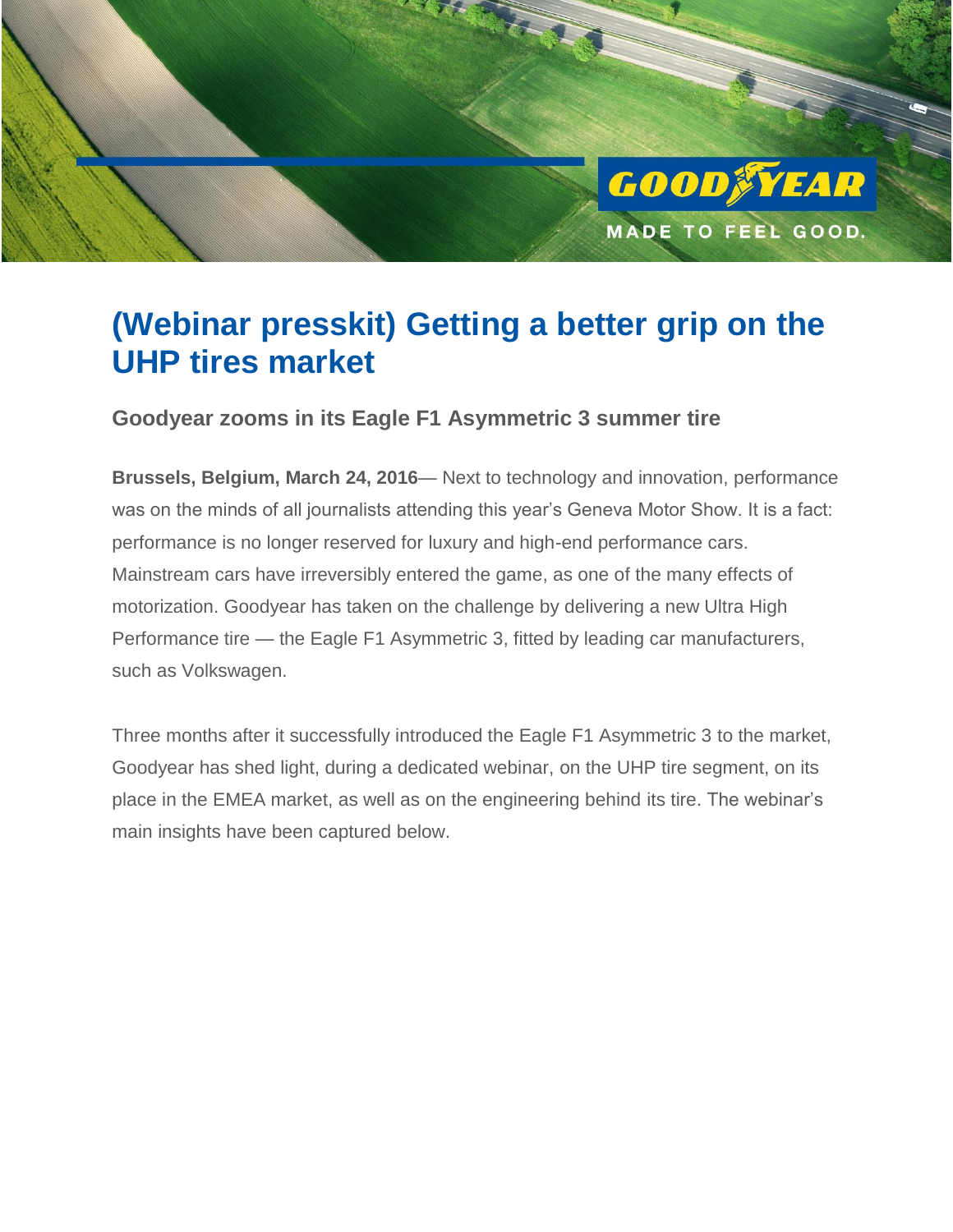#### **1. Context**

#### **1.1.Impact of the car market on the tire market**

We cannot speak of the tire market without first shedding light on the car market<sup>1</sup>. Over the last year, we noticed an overall increase of the car park volume in a relatively even manner for what large, luxury and executive cars are concerned, whereas the evolution of medium cars has been quite unstable, as illustrated below.



Until recently, this would have been reflected by a parallel evolution of the different tire segments markets. However, we see that, since 2013, the demand for UHP tires (which can stand speeds exceeding 240 km/hour) is no longer driven by the sole car segment (such as luxury or performance cars). Motorization has indeed also become a decisive factor, resulting in increasingly more "medium cars" also requiring UHP tires. The Golf GTI provides a very telling example of this evolution, as shown on the chart below.

l

<sup>1</sup> Global Insight / IHS Mach 2015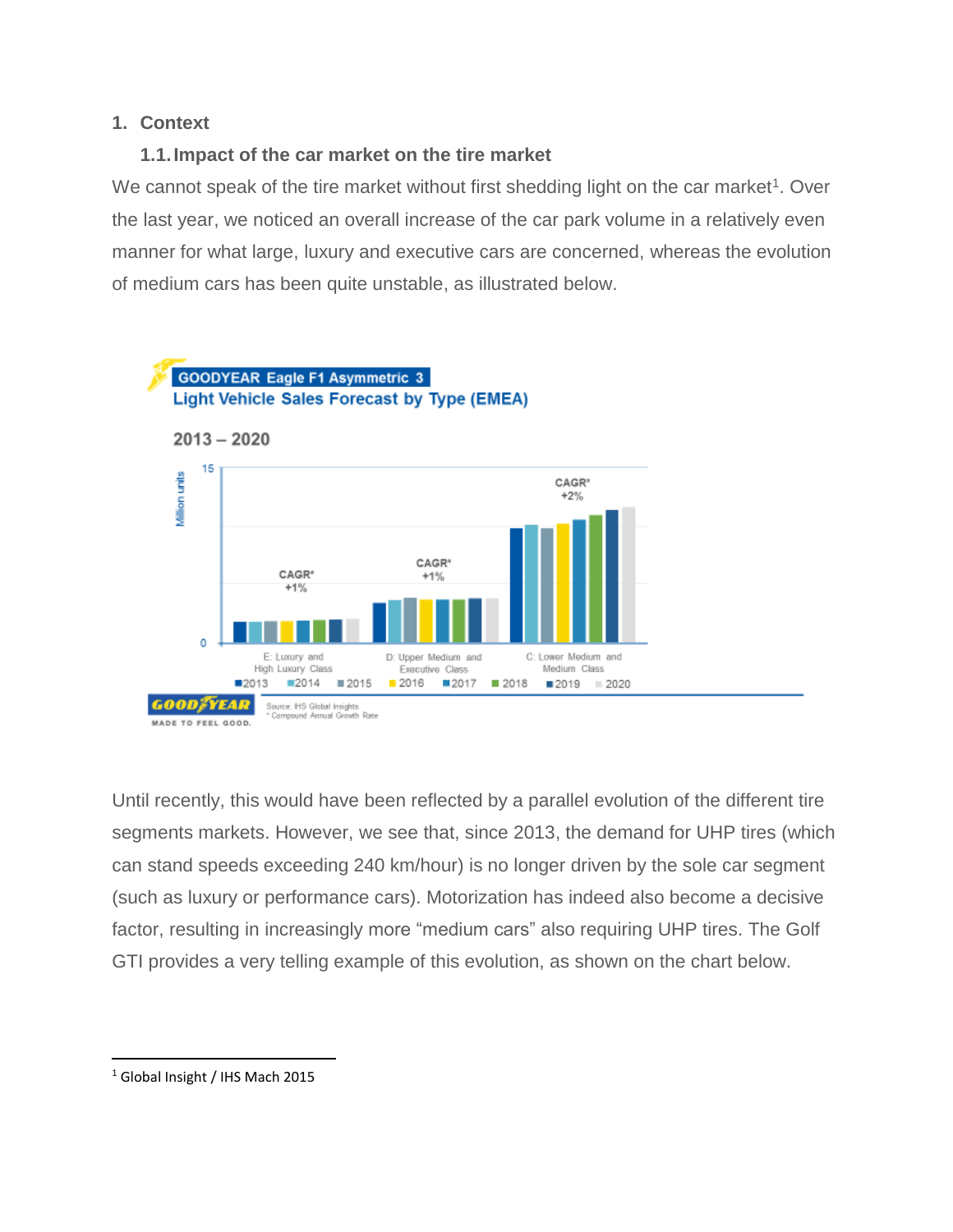|                                                          | Performance - earlier and today |          |                             |                                                               |  |
|----------------------------------------------------------|---------------------------------|----------|-----------------------------|---------------------------------------------------------------|--|
| Golf   GTi<br>Golf III GTi<br>185/60R14 T<br>195/50R15 H |                                 |          | Golf VII GTi<br>225/45R17.W |                                                               |  |
| 1976<br><b>Characteristics</b>                           | 1991<br>Golf I                  | Golf III | 2013<br><b>Golf VII</b>     | <b>Reason for evolution</b>                                   |  |
| Width                                                    | 185                             | 195      | 225                         | Increase contact patch due to more                            |  |
|                                                          |                                 |          |                             | power & higher speed                                          |  |
| Ratio                                                    | 60                              | 50       | 45                          | Improving torsional rigidity for better<br>handling           |  |
| Rim                                                      | 14                              | 15       | 17                          | More room for larger brakes due to<br>higher speed capability |  |
| Speed                                                    |                                 | H        | W                           | Increase speed capability due to more                         |  |

It is therefore to be expected that the number of tires coming from OE with higher speed ratings will increase, as small engine cars get higher horsepower due to advances in technology.

### **1.2.The place of UHP tires in the broader tire market**

Summer tires have been heavily stroke by the economic crisis. But compared to standard and high performance tires, the regression of UHP tires was relatively contained<sup>2</sup>. This trend is reflected in growth projections, with an expected compound annual growth rate of between 3 and 5% from 2015 to 2020 for the UHP tires market. The UHP segment is clearly a growth market.

l

<sup>2</sup> Goodyear Internal Data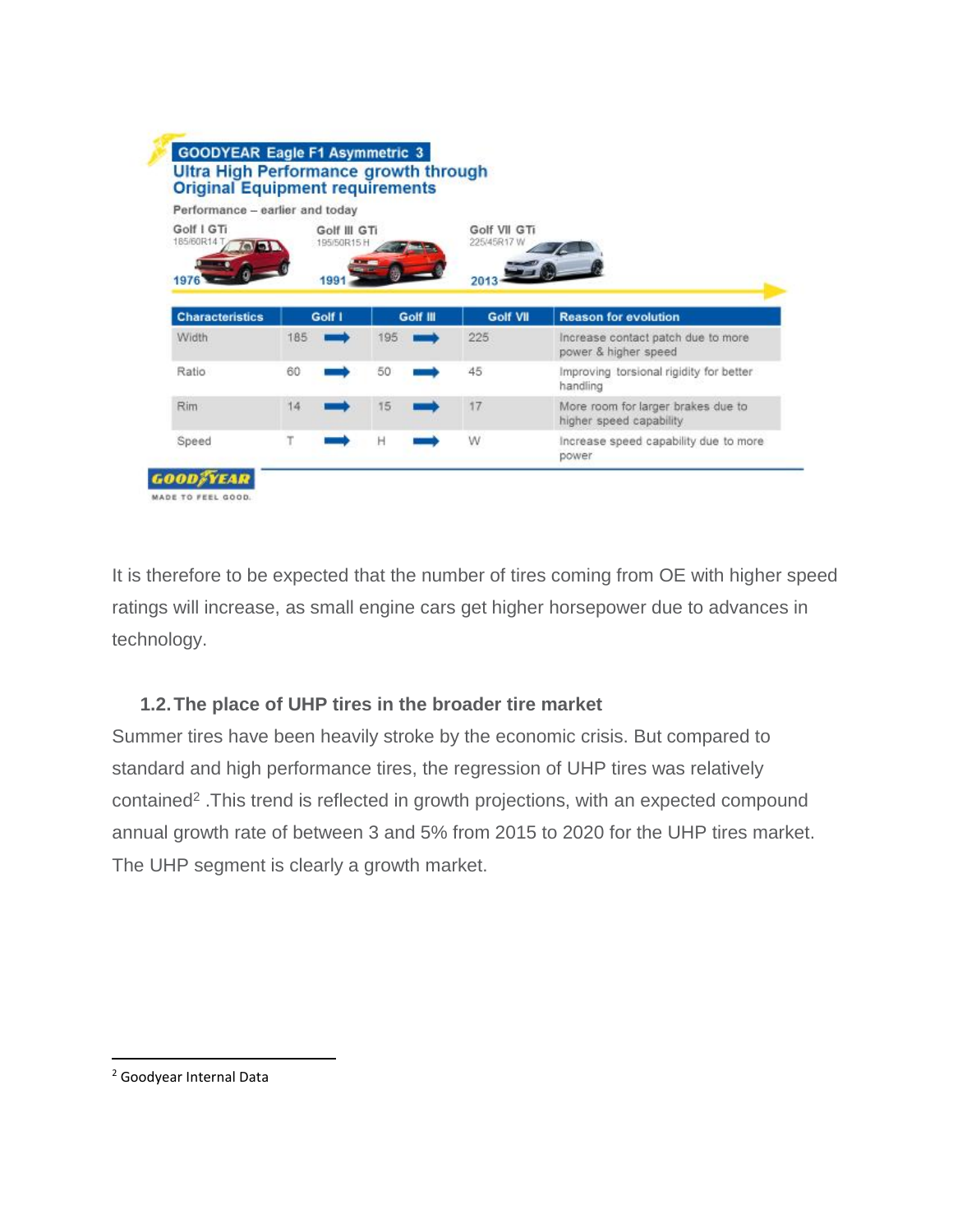#### **1.3.Market's expectations**

## **"***Braking is the number 1 feature that UHP consumers are looking for in tires, followed by good wet grip and dry handling***"**

The main explanation for this market behavior is to be found with what our target consumers expect from tires in general. For Goodyear, we look specifically at so-called *Trust- and Care seekers*, who score higher than the total sample on safety needs. Indeed, a survey<sup>3</sup> outlined the following benefits as top 5 consumer's requests, thus explaining the remarkable evolution of the UHP tires market:

- Braking distance on wet and dry roads;
- Grip on wet roads;
- Better mileage;
- High speed braking;
- Good value for money.

### **2. The Eagle F1 Asymmetric 3**

Goodyear has a proud tradition of innovation that helps fulfilling the current and future needs of OE manufacturers and consumers across the world. It's therefore with great pride that we showcased our latest innovation in the successful Eagle product family, the Eagle F1 Asymmetric 3, during the Geneva Motor Show beginning of this month

#### **2.1.Key benefits**

Goodyear's team of engineers worked over 36,000 hours on the development of this new summer tire. Subsequently, the Eagle F1 Asymmetric 3 passed more than 5000 tests, covering a total of 330,000 kilometers. The new or upgraded key technologies can be visualized in three parts of the tire (the pattern, the compound and the construction), resulting in a reliable Ultra High Performance tire, offering the following key benefits:

l

<sup>3</sup> TNS UK – Consumer Needs Research 2014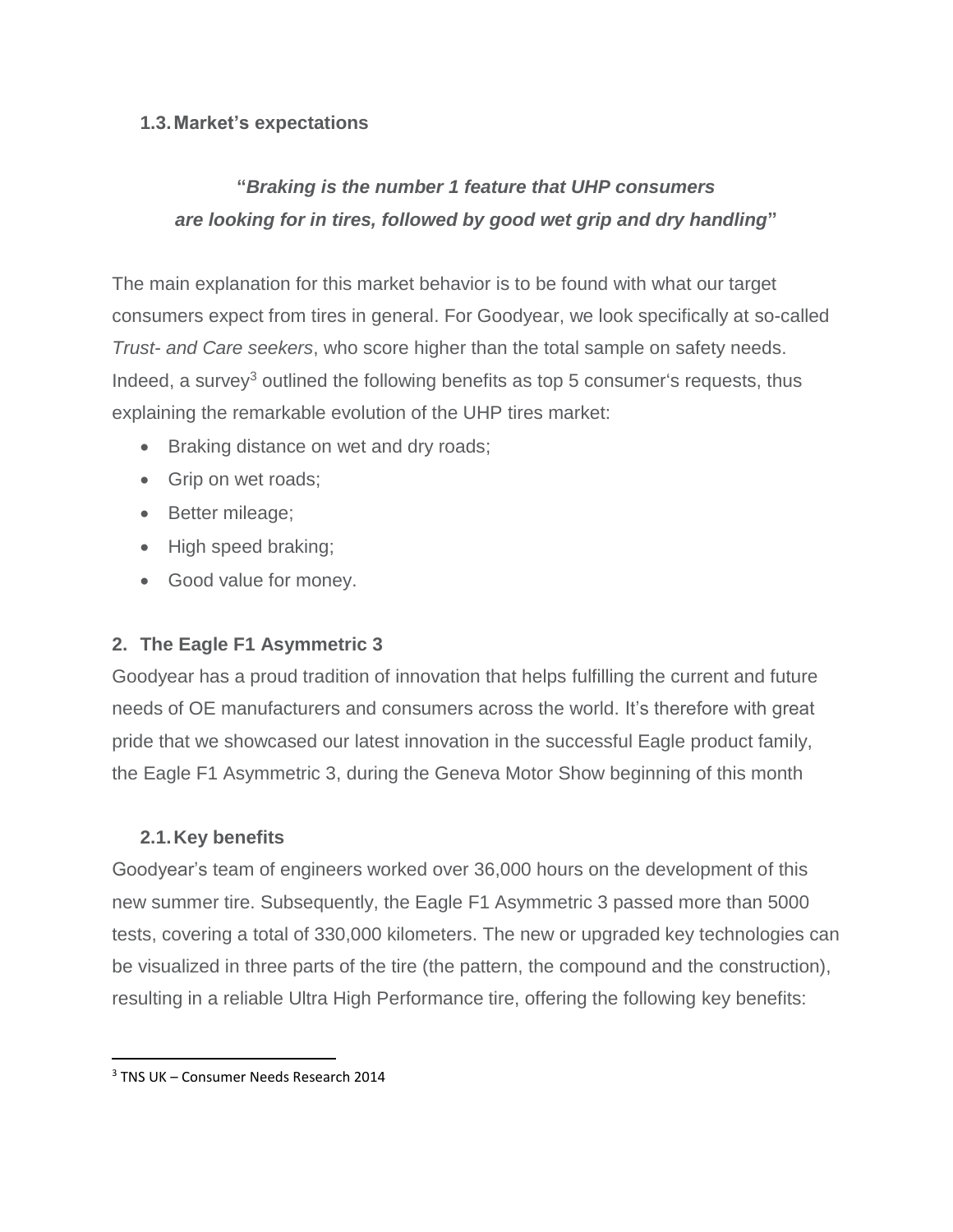- **Braking distance**: the Eagle F1 Asymmetric 3 is equipped with the Active Braking Technology that increases the contact surface when braking, meaning shorter braking distances.
- **Grip**: the grip booster compound with adhesive resin ensures the tire sticks to the road.
- **Steering**: compared to its predecessor, the Eagle F1 Asymmetric 3 has a stronger lightweight construction, which improves handling, cornering performance fuel efficiency and slows down tread wear.

| <b>Benefits</b> | <b>Shorter braking</b>      | Increased grip for      | <b>Steering precision and</b> |
|-----------------|-----------------------------|-------------------------|-------------------------------|
|                 | distance                    | handling and control    | durability                    |
| Technology      | <b>ActiveBraking</b>        | Grip Booster            | Reinforced<br>Construction    |
|                 | <b>TELEPHONE</b>            |                         |                               |
| Area            | <b>Tread pattern</b>        | Compound                | Construction                  |
| <b>Features</b> | <b>Active Braking</b>       | <b>New Grip Booster</b> | <b>New Reinforced</b>         |
|                 | <b>Technology increases</b> | compound, with          | <b>Construction</b>           |
|                 | the contact surface and     | adhesive resin for      | technology delivers a         |
|                 | grip when braking.          | stickiness, delivers    | stronger lightweight          |
|                 | Increased contact           | maximum grip for        | construction improving        |
|                 | surface with the road       | shorter braking and     | handling, cornering           |
|                 | means shorter braking       | performance handling    | performance, tread wear       |
|                 | distance                    | on wet and dry roads    | and fuel efficiency           |

The table below illustrates the technology behind these benefits.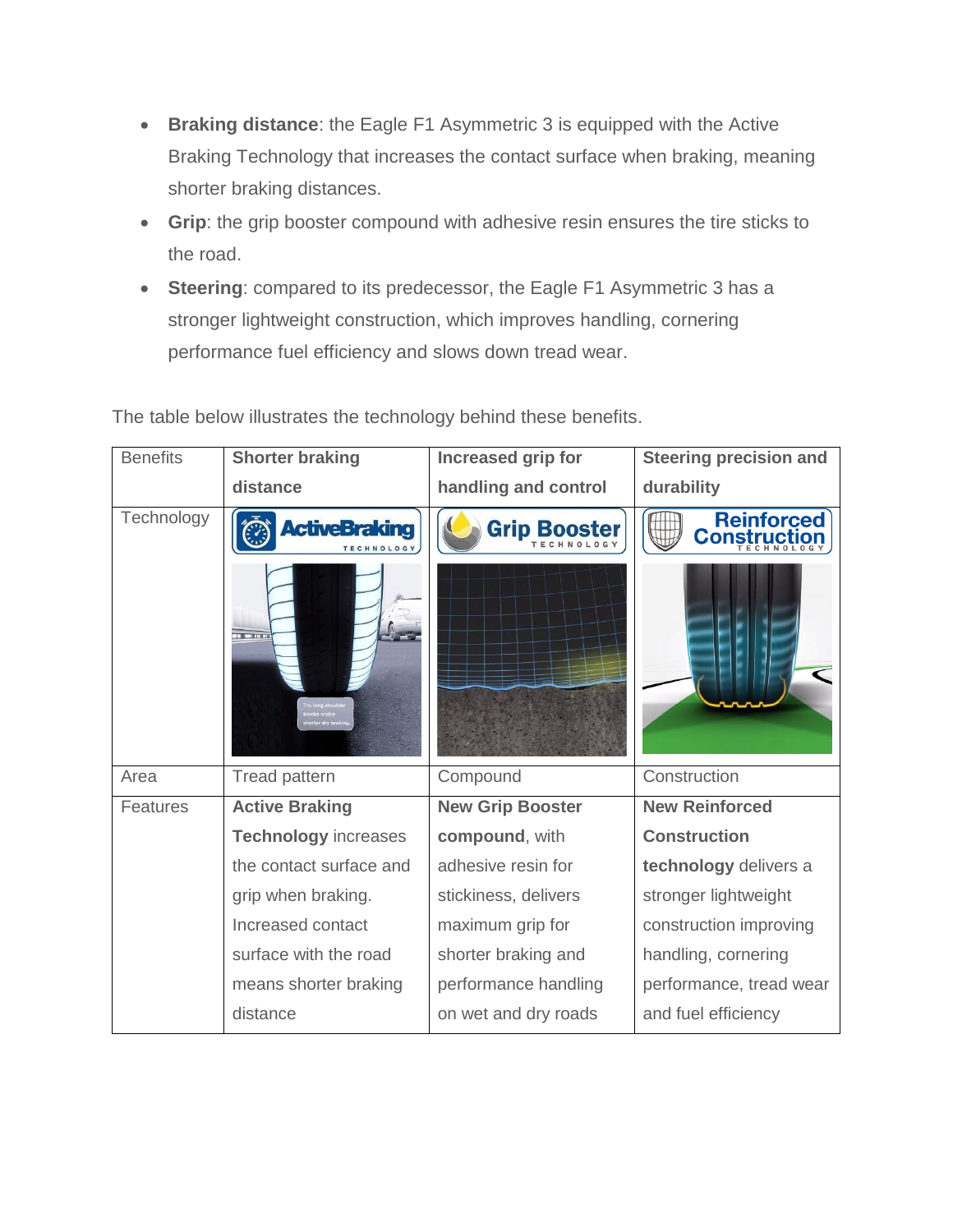| • Active Braking       | • Grip Booster     | • New cords in the     |
|------------------------|--------------------|------------------------|
| Technology             | Compound with      | various layers of the  |
| • Long shoulder blocks | adhesive resin for | construction           |
|                        | stickiness         | • UHP Cool Cushion     |
|                        |                    | Layer                  |
|                        |                    | • Optimized cavity and |
|                        |                    | pattern                |
|                        |                    | • Asymmetric bottom    |
|                        |                    | layer                  |

### **2.2.Successful testing**

Our advanced technology<sup>4</sup> was recognized by independent tests, showcasing strong results and confirming our leader's position.

Firstly, the Eagle F1 Asymmetric 3 scored extremely well compared to its tested competitors with the independent **TÜV Süd Benchmark Test**, particularly for:

- **Wet braking**: 2.6 meters shorter braking distance on wet roads, i.e. 9% better performance<sup>5</sup>;
- **Dry braking**: 1.3 meters shorter braking distance on dry roads, or 4% better performance<sup>5</sup>;
- Wet handling: 4% better wet handling<sup>5</sup>.



 $\overline{a}$ 

<sup>4</sup> Compared to its predecessor

<sup>5</sup> Compared to average performance of 3 latest (available at the time of the test) designs from main competitors in UHP segment (Michelin Pilot Sport 3, Bridgestone Potenza S001, Continental Sport Contact 5). Tested by TÜV SÜD Product Service GmbH in Sept – Oct 2015 by order of Goodyear Dunlop, Tire Size: 225/45 R17 91Y; Test Car: VW Golf; Test Locations: Mireval (F), Papenburg (D), TÜV SÜD PS Garching (D); Report No. 713066268.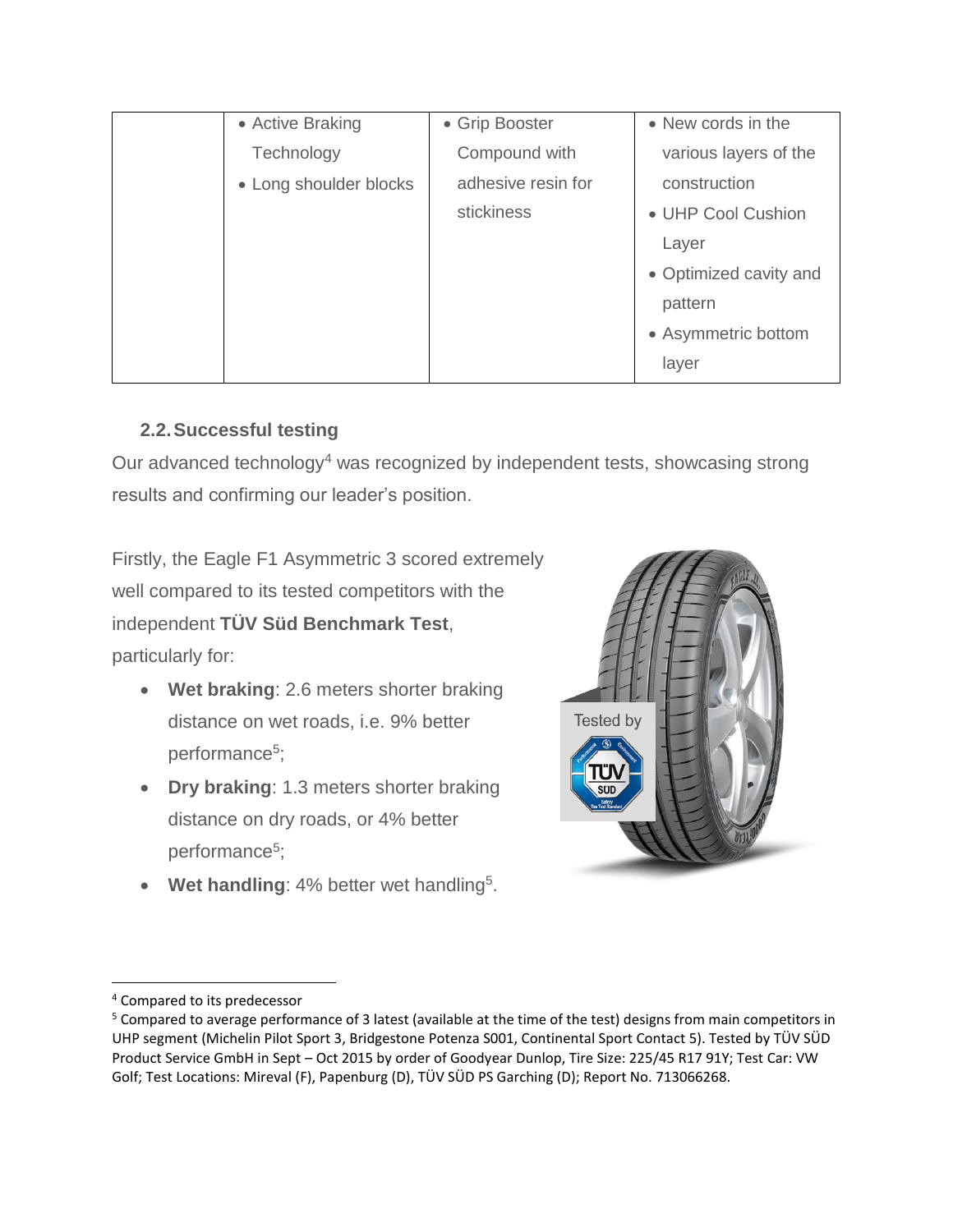The same test results also showed a 10.9 % better rolling resistance compared to the average of the three tested competitors, which represents the second best rolling resistance performance of the tire brands tested<sup>6</sup>.

Additionally, the **independent organization DEKRA's test** proves that the Eagle F1 Asymmetric 3 offers 31% better tread wear performance compared to the three main competitors<sup>7</sup>, resulting in an impressive 11,528 additional kilometers.

#### **2.3.Fitment**

 $\overline{\phantom{a}}$ 

The Goodyear Eagle F1 family is fitted by leading car manufacturers. At the moment, the Goodyear Eagle F1 Asymmetric 3 has already 41 sizes on the market.



<sup>6</sup> Scores for rolling resistance: Continental Sport Contact 5 – 101.6; Goodyear Eagle F1 Asymmetric 3 – 100; average of leading competitors – 89.1. Part of test specified above with report No. 713066268.

 $7$  Compared to average performance of 3 latest (available at the time of the test) designs from main competitors in UHP segment (Michelin Pilot Sport 3, Bridgestone Potenza S001, Continental Sport Contact 5). Tested by DEKRA in Sept – Oct 2015 by order of Goodyear Dunlop. Tire Size: 225/45 R17 91Y; Test Car: VW GOLF VII - 150 CV; Test Locations: open road and test circuit FP01 with test conditions described in test #2015-137.